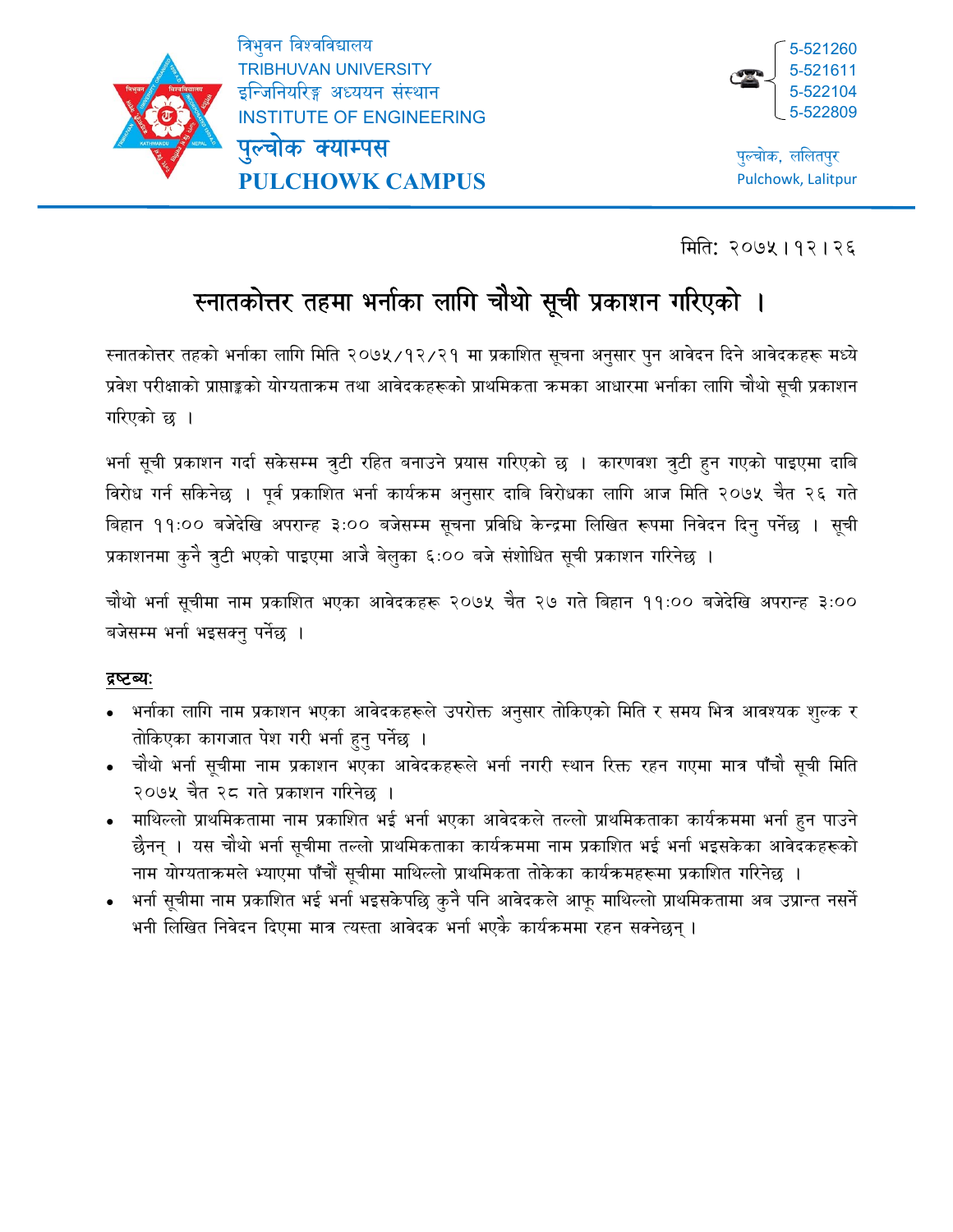

ł

त्रिभुवन विश्वविद्यालय TRIBHUVAN UNIVERSITY इन्जिनियरिङ्ग अध्ययन संस्थान INSTITUTE OF ENGINEERING



पुल्चोक क्याम्पस **PULCHOWK CAMPUS**

#### <u>भनो हुन आउँदा लिई आउनुपर्न कागजातहरू तथा आवश्यक शुल्क</u> ु ु

- $\checkmark$  नेपाली नागरिकताको सक्कल र प्रमाणित प्रतिलिपि २ प्रति ।
- $\checkmark$  इन्जिनियरिङ अध्ययन संस्थान, प्रवेश परीक्षा बोर्ड द्वारा २०७५ फाल्गुनमा लिइएको प्रवेश परीक्षा उत्तीर्ण भइ प्राप्त गरेको Score Card ।
- $\checkmark$  हालसालै खिचिएको पासपोर्ट साइजको फोटो २ प्रति ।
- $\checkmark$  एस. एल. सी. र उच्च माध्यमिक तह (10+2) वा सो सरहका परीक्षाका लब्धाङ्क पत्र, बोर्ड द्वारा प्राप्त प्रमाणपत्र र चारित्रिक प्रमाणपत्रहरूका सक्कल र प्रमाणित प्रतिलिपि १।१ प्रति ।
- $\checkmark$  स्नातक तह वा सो सरहको लब्धाङ्क पत्र, प्रमाणपत्र र चारित्रिक प्रमाणपत्रको सक्कल र प्रमाणित प्रतिलिपि १।१ प्रति ।
- $\checkmark$  त्रि. वि. बाहेक अन्य बोर्डबाट स्नातक तह उत्तीर्ण गर्नेहरूले सम्बन्धित बोर्डको माइग्रेसन सर्टिफिकेटको सक्कल र प्रमाणित प्रतिलिपि १ प्रति ।
- $\checkmark$  विदेशी बोर्डबाट स्नातक तह उत्तीर्ण गर्नेहरूले समकक्षताको प्रमाणपत्रको सक्कल र प्रमाणित प्रतिलिपि १ प्रति ।
- ✔ । मितिः २०७५।११।२७ को यस समितिको भनो सम्बन्धी सूचना को बुँदा द मा उल्लेखित भनो शुल्क ।

भर्ना सम्बन्धी सूचना तथा चौथो भर्ना सूची पुल्चोक क्याम्पसको Web Site: www.pcampus.edu.np मा पनि हेर्न सकिनेछ ।

> भर्ना समिति २०७५ पुल्चोक क्याम्पस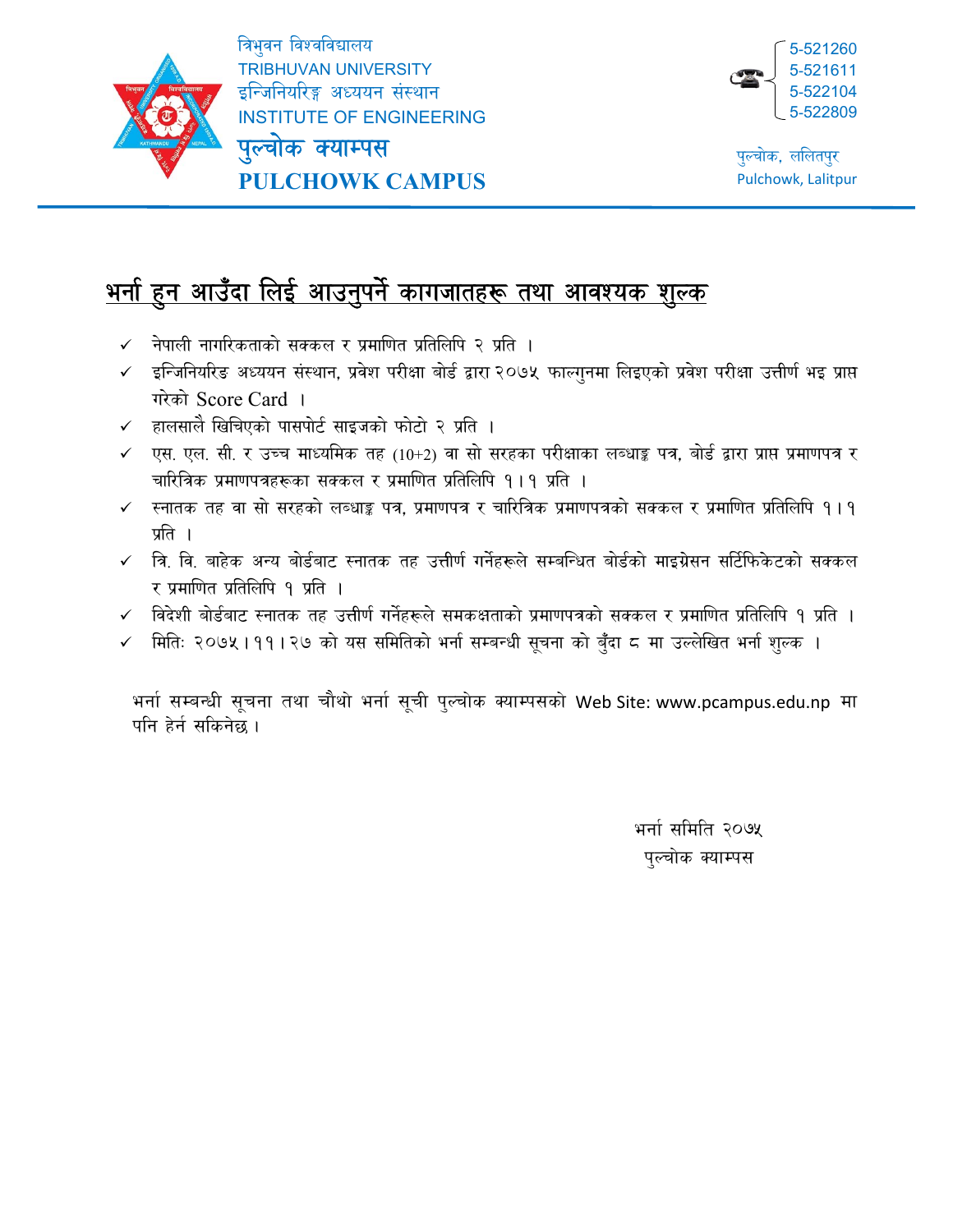### **TRIBHUVAN UNIVERSITY INSTITUTE OF ENGINEERING Pulchowk Campus M.Sc. Fourth Admission List 2075**

#### **Transportation Engineering Full Fee (16)**

|                   |                | <b>Applicant Detail</b> |               |                 |                                                         |    |  |  | <b>Priority Detail</b> |  |  |            |
|-------------------|----------------|-------------------------|---------------|-----------------|---------------------------------------------------------|----|--|--|------------------------|--|--|------------|
| $\blacksquare$ SN | <b>Roll No</b> | <b>Applicant Name</b>   | <b>Gender</b> | <b>District</b> | Rank 1st 2nd 3rd 4th 5th 6th 7th 8th 9th 10th 11th 12th |    |  |  |                        |  |  | Remark     |
|                   | 242            | I RAMESH ADHIKARI       | Male          | Chitawan        | 53                                                      | 16 |  |  |                        |  |  | <b>New</b> |

#### **Construction Management Full Fee (20)**

|    |                | <b>Applicant Detail</b> |        |                 |                                                         |    |    |    |    |  | <b>Priority Detail</b> |  |  |        |
|----|----------------|-------------------------|--------|-----------------|---------------------------------------------------------|----|----|----|----|--|------------------------|--|--|--------|
| SN | <b>Roll No</b> | <b>Applicant Name</b>   | Gender | <b>District</b> | Rank 1st 2nd 3rd 4th 5th 6th 7th 8th 9th 10th 11th 12th |    |    |    |    |  |                        |  |  | Remark |
| .  | 1071           | I ROSHAN SHRESTHA       | Male   | Gorkha          | 211                                                     | 16 | 20 | 10 | 22 |  |                        |  |  | New    |

#### **Hydropower Engineering Full Fee (22)**

|           |                | <b>Applicant Detail</b> |        |                 |                                                         |    |    |  |  | <b>Priority Detail</b> |  |  |               |
|-----------|----------------|-------------------------|--------|-----------------|---------------------------------------------------------|----|----|--|--|------------------------|--|--|---------------|
| <b>SN</b> | <b>Roll No</b> | <b>Applicant Name</b>   | Gender | <b>District</b> | Rank 1st 2nd 3rd 4th 5th 6th 7th 8th 9th 10th 11th 12th |    |    |  |  |                        |  |  | <b>Remark</b> |
|           | 726            | PRADHUMNA JOSHI         | Male   | Morang          | 184                                                     | 16 | 22 |  |  |                        |  |  | New           |

#### **Energy Systems Planning and Management Regular (25)**

|           |                | <b>Applicant Detail</b> |        |                 |     |    |  |  | <b>Priority Detail</b> |  |  |                                                         |               |
|-----------|----------------|-------------------------|--------|-----------------|-----|----|--|--|------------------------|--|--|---------------------------------------------------------|---------------|
| <b>SN</b> | <b>Roll No</b> | <b>Applicant Name</b>   | Gender | <b>District</b> |     |    |  |  |                        |  |  | Rank 1st 2nd 3rd 4th 5th 6th 7th 8th 9th 10th 11th 12th | <b>Remark</b> |
|           | 682            | l PREM BAHADUR K.C      | Male   | Nawalparasi     | 325 | つに |  |  |                        |  |  |                                                         | <b>New</b>    |

### **Energy Systems Planning and Management Full Fee (26)**

| <b>SN</b> |         | <b>Applicant Detail</b> |        |                 |                                                         |    |    |    |    |    |    | <b>Priority Detail</b> |  |  | <b>Remark</b> |
|-----------|---------|-------------------------|--------|-----------------|---------------------------------------------------------|----|----|----|----|----|----|------------------------|--|--|---------------|
|           | Roll No | <b>Applicant Name</b>   | Gender | <b>District</b> | Rank 1st 2nd 3rd 4th 5th 6th 7th 8th 9th 10th 11th 12th |    |    |    |    |    |    |                        |  |  |               |
|           | 293     | I SUDARSHAN PANDEY      | Male   | Lamjung         | 497                                                     |    | 26 |    |    |    |    |                        |  |  | l New         |
| <u>.</u>  | .30     | I RADHIKA KUMARI SAH    | Female | Siraha          | 563                                                     | 25 | 26 |    |    |    |    |                        |  |  | l New         |
|           | 1555    | ANUSHA SHRESTHA         | Female | Syangja         | 698                                                     | 16 | 22 | 10 | 42 | 25 | 26 | 40                     |  |  | New           |